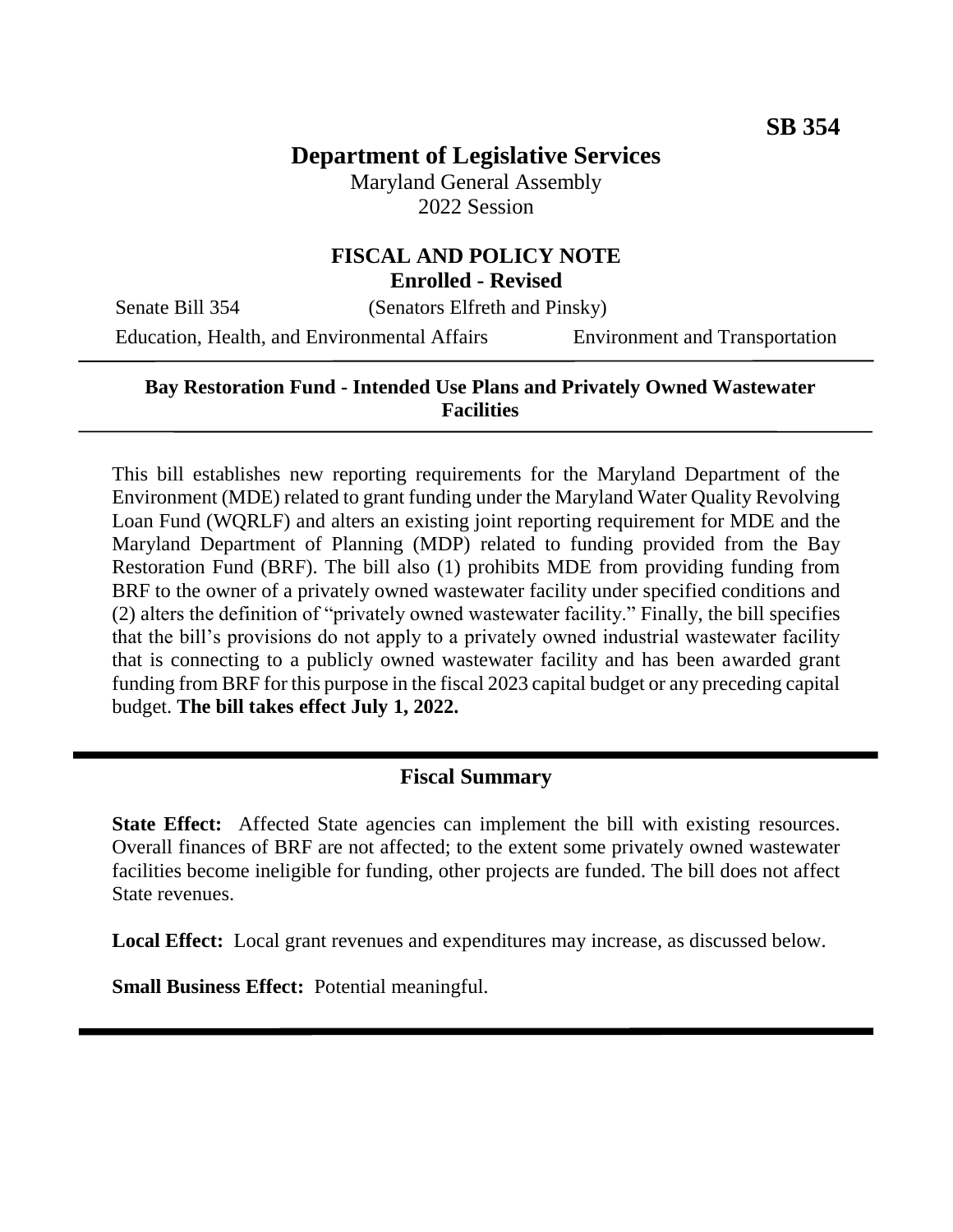## **Analysis**

#### **Bill Summary:**

#### *New Reporting Requirement Related to the Water Quality Revolving Loan Fund*

The bill requires MDE to provide the General Assembly with a copy of each intended use plan that MDE submits to the U.S. Environmental Protection Agency (EPA), in accordance with Title VI of the Federal Water Pollution Control Act, to request federal capitalization grants and awards for use in WQRLF. MDE must provide a copy of such a plan to the General Assembly within five days after MDE publishes the plan for public comment.

#### *Provisions Related to the Bay Restoration Fund*

The bill generally prohibits MDE from providing funding from BRF to the owner of a privately owned wastewater facility if MDE or EPA has determined that, in the two years immediately preceding the date on which the facility owner submitted a proposal for funding from BRF, the facility did not comply with a discharge permit issued by MDE. However, MDE may still provide funding to a wastewater facility that would be ineligible because of this restriction if MDE determines, based on proof submitted by the facility owner when submitting a funding proposal, that the facility owner lacks the financial capacity to purchase or upgrade a wastewater treatment system that would bring the facility into compliance with the discharge permit.

When submitting its annual operating budget proposal to the Department of Budget and Management (DBM), MDE must include a list of each noncompliant facility that received BRF funding in the immediately preceding 12 months and the reasons for providing funding. If such a list is provided to DBM, MDE must also provide the list to the General Assembly.

The bill also alters an existing annual reporting requirement for MDE and MDP that relates to BRF. Specifically, the bill requires that the joint report include information on each noncompliant privately owned wastewater facility that received BRF funding in the immediately preceding year and the reasons for providing the funding.

The bill also alters the definition of "privately owned wastewater facility" under the BRF statute to mean a wastewater facility that is owned by a private entity *and provides wastewater treatment or disposal services to multiple residential dwelling units*. Because the term is used in provisions regarding eligibility for funding from BRF, the change in the definition means that any privately owned wastewater facility that does not provide wastewater treatment or disposal services to multiple residential dwelling units (*e.g.*, a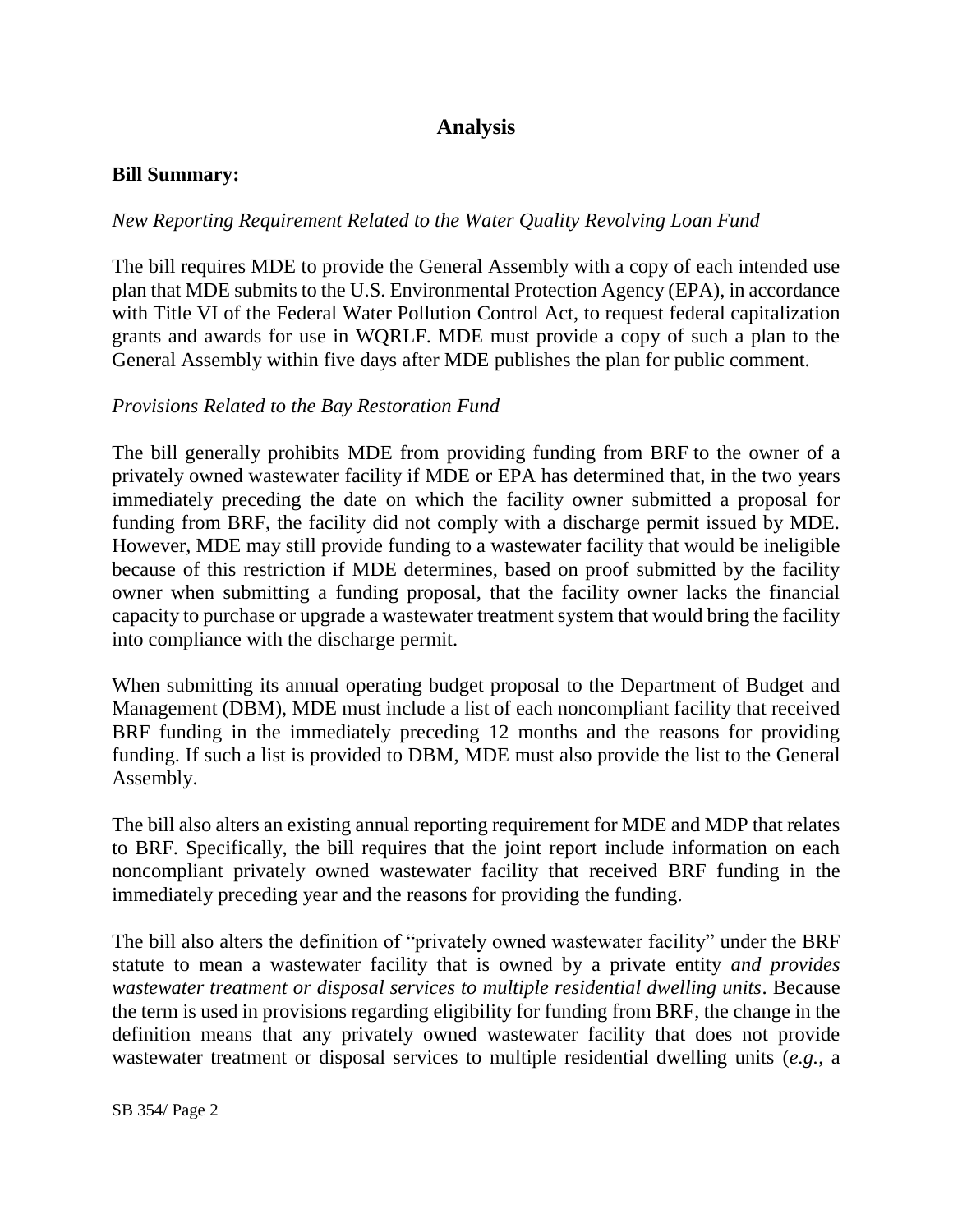facility that provides wastewater treatment or disposal services solely to commercial or industrial units) is ineligible for funding from BRF.

## **Current Law:**

#### *Maryland Water Quality Financing Administration*

The mission of MDE's Maryland Water Quality Financing Administration is to provide financial assistance in the form of low-interest rate loans, grant funding, and/or loan forgiveness for, among other things, clean water and drinking water capital projects across the State. The administration administers both WQRLF and BRF.

*Water Quality Revolving Loan Fund:* WQRLF was created in 1988 to provide low-interest loans to public entities for wastewater and other water quality capital projects. Other assistance is provided through purchasing, guaranteeing, or refinancing debt. Authorized uses of the fund include grants, negative interest loans, forgiveness of principal, subsidized interest rates, and other forms of assistance as authorized or required by specified federal statute. WQRLF also receives federal funding from EPA. In order to receive funding from EPA, states must fulfill certain requirements, which include establishing and submitting an intended use plan as part of the application process. An intended use plan lists proposed projects eligible for financing from EPA.

*Bay Restoration Fund:* Chapter 428 of 2004 established BRF. The primary purpose of the fund is to support upgrades to Maryland's 67 major publicly owned wastewater treatment plants with enhanced nutrient removal (ENR) technology; funds are also used for septic system upgrade grants, among other things, and the Cover Crop Program within the Maryland Department of Agriculture. As a revenue source for the fund, Chapter 428 established a bay restoration fee on users of wastewater facilities, septic systems, and sewage holding tanks, and Chapter 150 of 2012 doubled the fee for most users (until July 1, 2030). Chapters 694 and 695 created the Clean Water Commerce Account within BRF. MDE is required to transfer \$20.0 million each fiscal year into the account to be used to purchase environmental outcomes to help the State achieve water quality goals.

By January 1 annually, MDE and MDP must jointly report to the Governor and specified legislative committees on the impact that a wastewater treatment facility that was upgraded to ENR during the previous calendar year using BRF funds had on growth within the municipality of county where the wastewater treatment facility is located. MDE and MDP must include specified information in the report and consult with the Bay Restoration Fund Advisory Committee in determining what other information should be included in the report.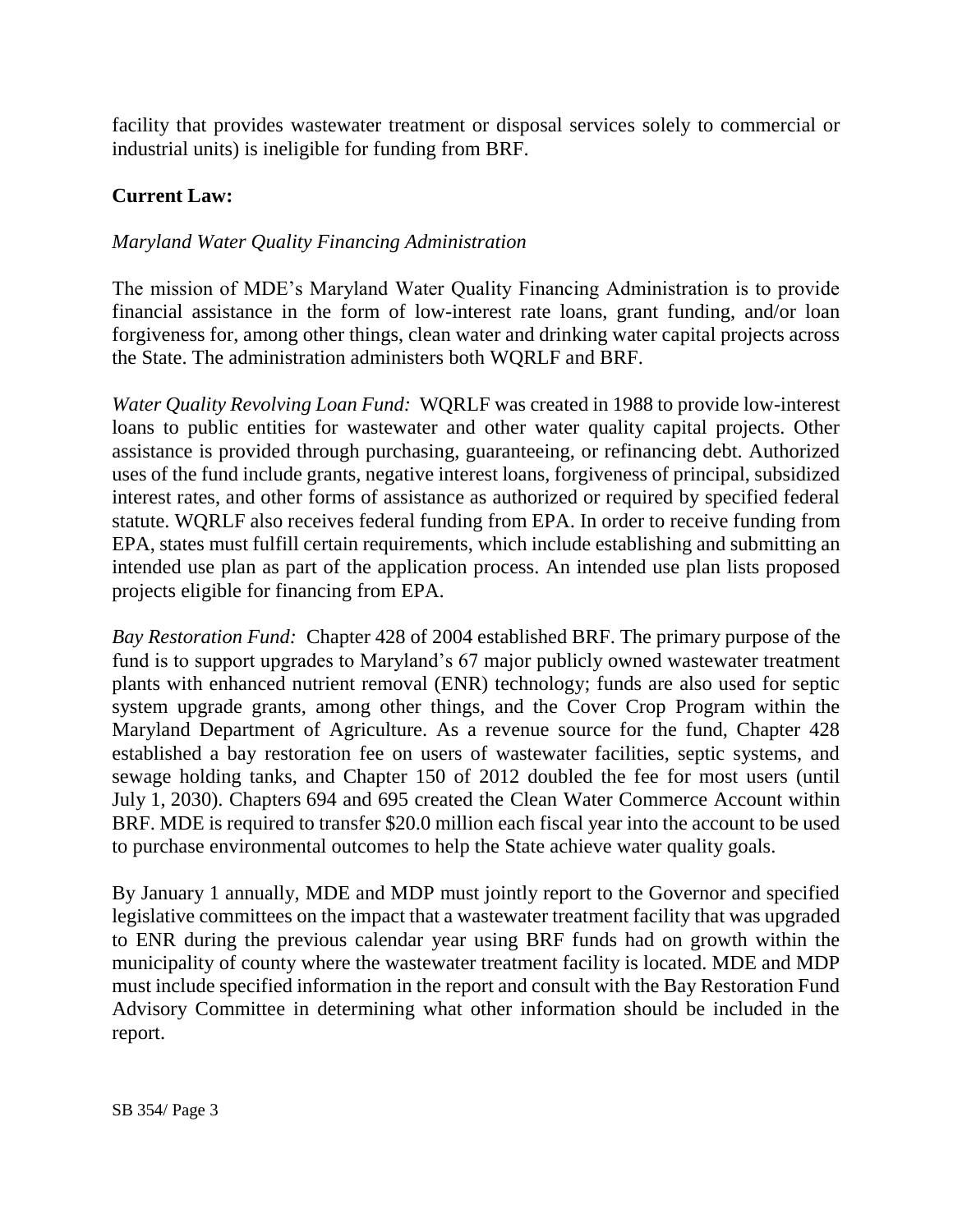In addition to several other authorized uses, the Wastewater Account of BRF may be used to award grants for up to 50% of eligible costs of projects relating to planning, design, construction, and upgrade of a privately owned wastewater facility to ENR. A privately owned wastewater facility is a wastewater facility that is owned by a private entity.

#### *State Permitting for Wastewater Discharges*

MDE's Water and Science Administration and Land and Materials Administration issue discharge permits to protect Maryland's water resources by controlling industrial and municipal wastewater discharges. Surface water discharges are regulated through combined State and federal permits under the National Pollutant Discharge Elimination System. Groundwater discharges are regulated through State-issued groundwater discharge permits. "Discharge permit" is defined in statute as a permit issued by MDE for the discharge of any pollutant or combination of pollutants into the waters of the State. Statute specifies that the issuance of a discharge permit is contingent on the authorization from the permittee to MDE to allow the right of entry to the permit site at any reasonable time to inspect and investigate any violation or potential violation of a permit condition.

**Local Fiscal Effect:** Local governments are eligible to receive funding from BRF. The bill's changes that affect eligibility for funding for certain privately owned wastewater facilities likely affect the overall amount of grant funding provided to such entities. To the extent any funds are redirected to local facilities as a result, local government grant revenues and expenditures increase.

**Small Business Effect:** According to MDE, there are likely some privately owned wastewater facilities that are potentially affected by the bill's changes regarding eligibility for BRF funding. To the extent that any small businesses own or operate wastewater facilities that become ineligible for funding or must provide additional documentation under the bill to receive such funding, grant revenues and expenditures may decrease, and application costs may increase.

## **Additional Information**

**Prior Introductions:** None.

**Designated Cross File:** HB 714 (Delegate Stein) - Environment and Transportation.

**Information Source(s):** Frederick and St. Mary's counties; Department of Budget and Management; Maryland Department of the Environment; Maryland Department of Planning; U.S. Environmental Protection Agency; Department of Legislative Services